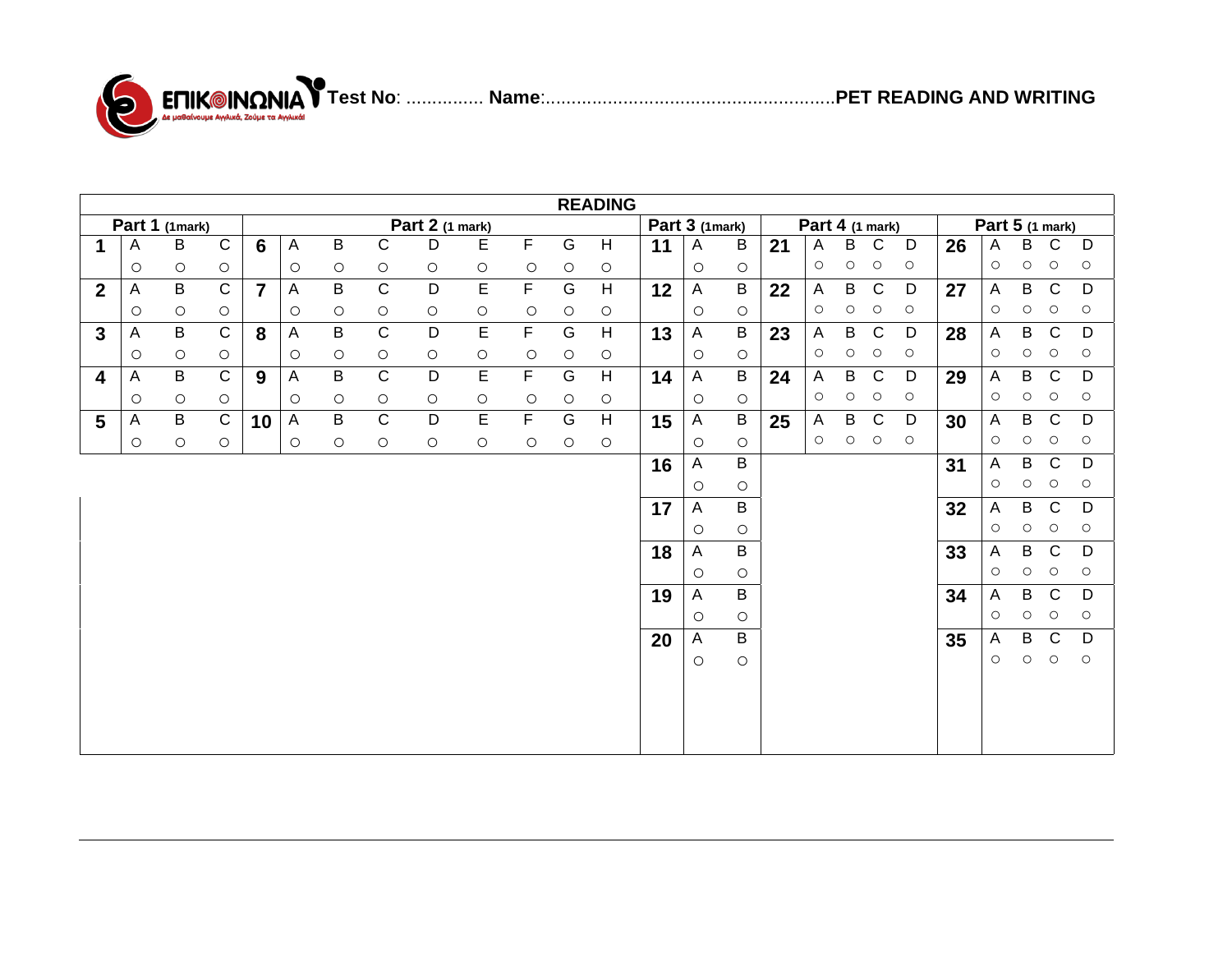

| <b>WRITING PART 1 Questions 1-5</b> (1 mark) (Use up to THREE words) |  |  |  |  |  |  |
|----------------------------------------------------------------------|--|--|--|--|--|--|
|                                                                      |  |  |  |  |  |  |
|                                                                      |  |  |  |  |  |  |
|                                                                      |  |  |  |  |  |  |
|                                                                      |  |  |  |  |  |  |
|                                                                      |  |  |  |  |  |  |

| <b>WRITING Part 2 Question 6 (5 marks) (35-45 words)</b> | WRITING Part 3 Question 7 or 8 (marked out of 20, weighted to 15) (100 words) |
|----------------------------------------------------------|-------------------------------------------------------------------------------|
|                                                          |                                                                               |
|                                                          |                                                                               |
|                                                          |                                                                               |
|                                                          |                                                                               |
|                                                          |                                                                               |
|                                                          |                                                                               |
|                                                          |                                                                               |
|                                                          |                                                                               |
|                                                          |                                                                               |
|                                                          |                                                                               |
|                                                          |                                                                               |
|                                                          |                                                                               |